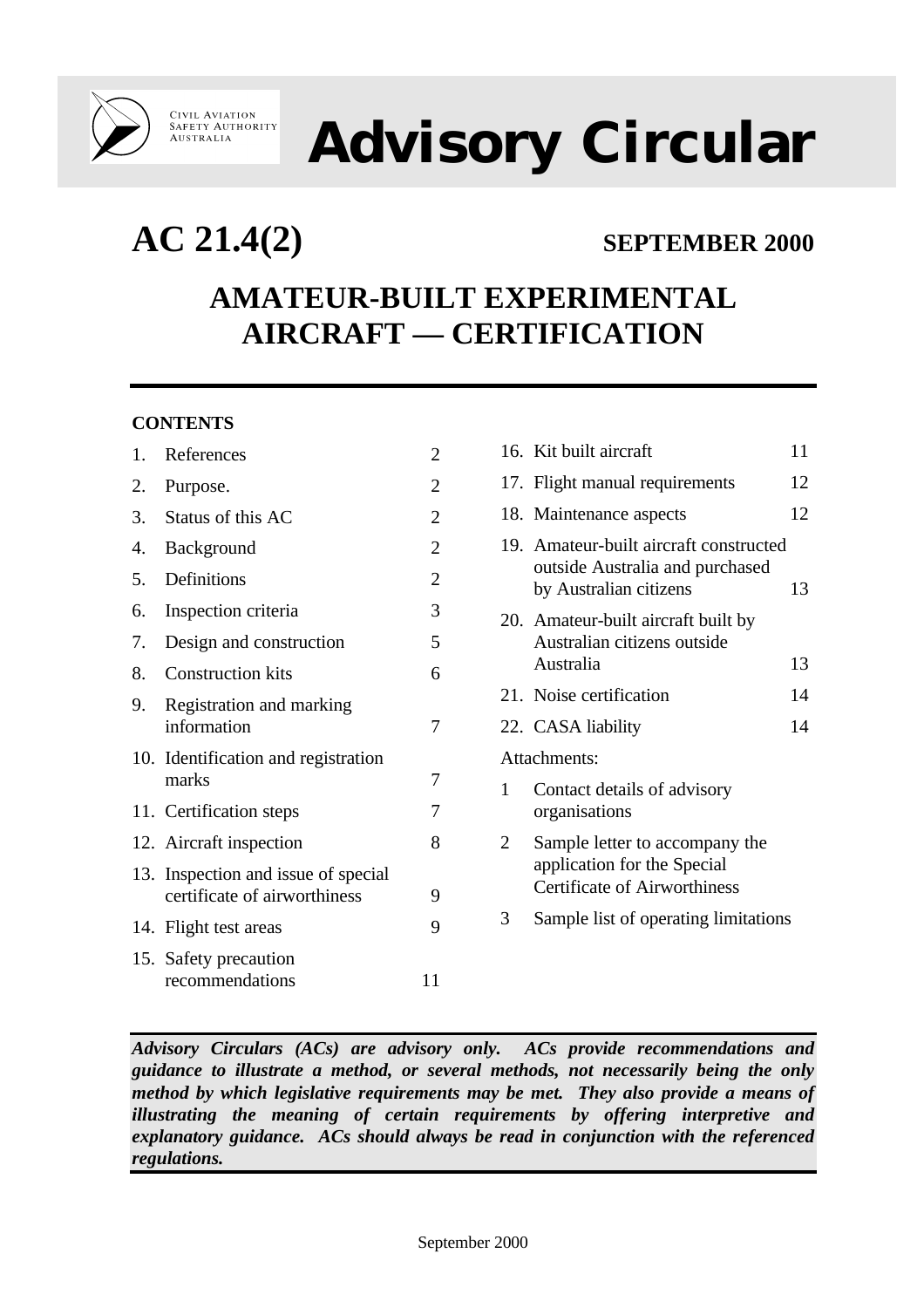#### **1. REFERENCES**

Civil Aviation Safety Regulations (CASRs) Part 21 Subpart H, and *Civil Aviation Regulations 1988* (CAR 1988) 262AP.

*Note: CASRs referred to above are currently enacted as* Civil Aviation Regulations 1998 *(CAR 1998).*

#### **2. PURPOSE**

This Advisory Circular (AC) provides guidance and information to applicants applying for an experimental certificate issued for an amateur-built aircraft in Australia, subsequent to the issue of the CASRs, and specifically CASR Part 21 Subpart H, "Certificates of Airworthiness". This AC also elaborates on the procedures for building, certificating and operating experimental amateur-built aircraft of all types; explains how much fabrication and assembly the amateur builder must accomplish for the aircraft to be eligible for amateurbuilt certification; and describes the Civil Aviation Safety Authority (CASA) and authorised persons' roles in the certification process.

#### **3. STATUS OF THIS AC**

This AC has been revised to include a reference to AC 21.29, to include a procedure if the aircraft is modified and for minor noted editorial changes.. This AC replaces AC 21.4(1).

#### **4. BACKGROUND**

**4.1** Standard Certificates of Airworthiness (CoAs) are issued to individual Australian aircraft which:

- (a) meet the requirements of an applicable comprehensive airworthiness code as required by Part II, Section 2.2 of the International Civil Aviation Organisation (ICAO) Annex 8, "Airworthiness of Aircraft"; and
- (b) have been issued with a type certificate.

**4.2** A CoA is required for each aircraft engaged in international operations.

**4.3** Any aircraft which does not have a standard CoA cannot be operated unless it has been issued a special CoA (including an experimental certificate), or a special flight permit.

**4.4** CASR 21.195A allows an authorised person or CASA to issue experimental certificates to allow operation of amateur-built and kit built aircraft. However, the CASRs do not preclude an amateur builder undertaking a project involving a type with the relevant CASA approval, ie. an Amateur-Built Aircraft Acceptance (ABAA). CASR 21.190 allows CASA or an authorised person to issue special certificates of airworthiness in the amateurbuilt category as aircraft accepted under an ABAA. This process is described in full in a companion AC 21.11, "Amateur-Built (ABAA) Aircraft - Certification".

#### **5. DEFINITIONS**

**5.1** An *amateur-built aircraft* is an aircraft, the major portion of which has been fabricated and assembled by a person or persons who undertook the construction project solely for their own education or recreation.

**5.2** Subsidiary definitions, as they apply to this AC, are as follows: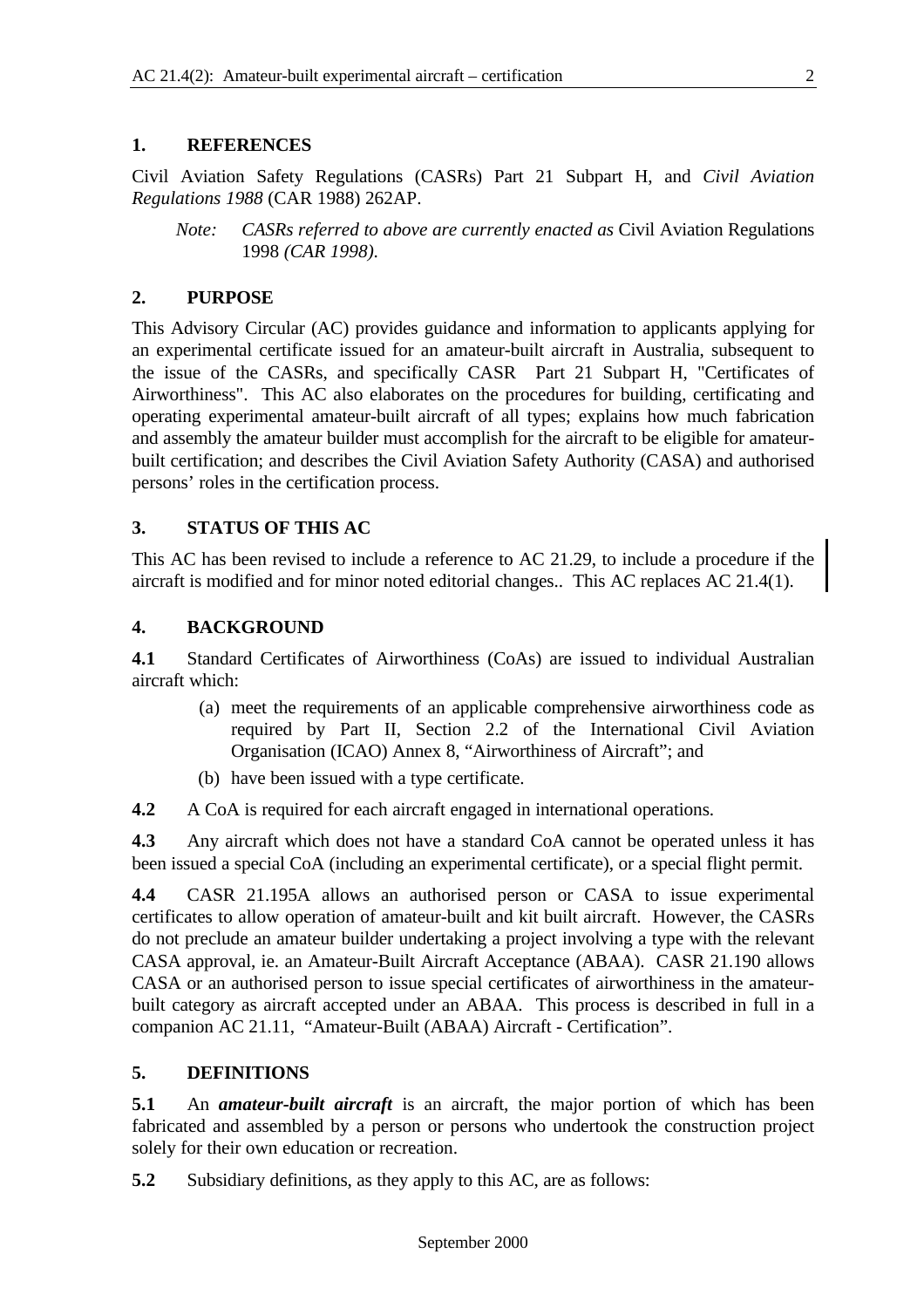*aircraft evaluation:* an evaluation performed for the purpose of determining if a specific amateur-built aircraft meets the major portion requirements as per 5.1 above;

*amateur*: one who follows a sport or pursuit for the satisfaction of it, not for financial reward;

*amateur builder*: a person who constructs an aircraft under amateur-built aircraft guidelines, and who does not receive any form of payment for such an activity;

*commercial assistance*: assistance in the building of an amateur-built aircraft in exchange for compensation. This does not include one builder helping another;

*compensation*: payment by the amateur builder in cash, services, or other tender, to any person who provides assistance on a commercial basis in the building of an aircraft;

*checklist*: the Fabrication/Assembly Operation Checklist is used as an aid in determining if the manufacturer's aircraft kit meets the major portion requirements as referred to above. It is also used for determining if the completed aircraft is eligible for certification as an amateur-built aircraft;

*kit*: a collection of prefabricated components, parts and materials that constitute all or part of what is required to produce a finished aircraft, as sold by a manufacturer of that kit, whether or not the manufacturer actually fabricates some or all of the kit contents;

*kit built aircraft*: a primary category aircraft that meets the criteria of CASR 21.24(1)(a) and that was assembled by a person from a kit manufactured by the holder of a production certificate for the kit, without the supervision and quality control of the production certificate holder under CASR 21.184 (1);

*kit evaluation*: an evaluation to determine if an aircraft built from, and according to, the kit instructions will meet the major portion requirements referred to above;

*major portion*: as related to an experimental certificate issued for the purpose of operating amateur-built aircraft, major portion means that when the aircraft is completed, the majority of the fabrication and assembly tasks have been performed by the amateur builder(s) who submit the application for certification. The major portion means more than 50% of the aircraft;

*plans built aircraft*: an aircraft that is constructed exclusively from plans/blueprints without the aid of purchased major sub-assemblies or pre-assembled kit components. This also includes aircraft of a builder's original design. (as opposed to aircraft built from a kit);

*unacceptable commercial assistance*: any commercial assistance that reduces the work performed by the amateur builder to less than the major portion of the aircraft construction.

*Note 1: An aircraft built from a kit need not necessarily be a "kit built aircraft".*

*Note 2: For further information as to the permitted commercial assistance refer to AC 21.29 "Commercial Assistance During Construction of Amateur-built Experimental Aircraft and Amateur-built (ABAA) Aircraft."*

#### **6. INSPECTION CRITERIA**

**6.1** The amateur-built program was designed to permit person(s) to build an aircraft solely for educational or recreational purposes. CASA permits amateur builders the freedom to select their own designs. CASA does not formally approve these designs since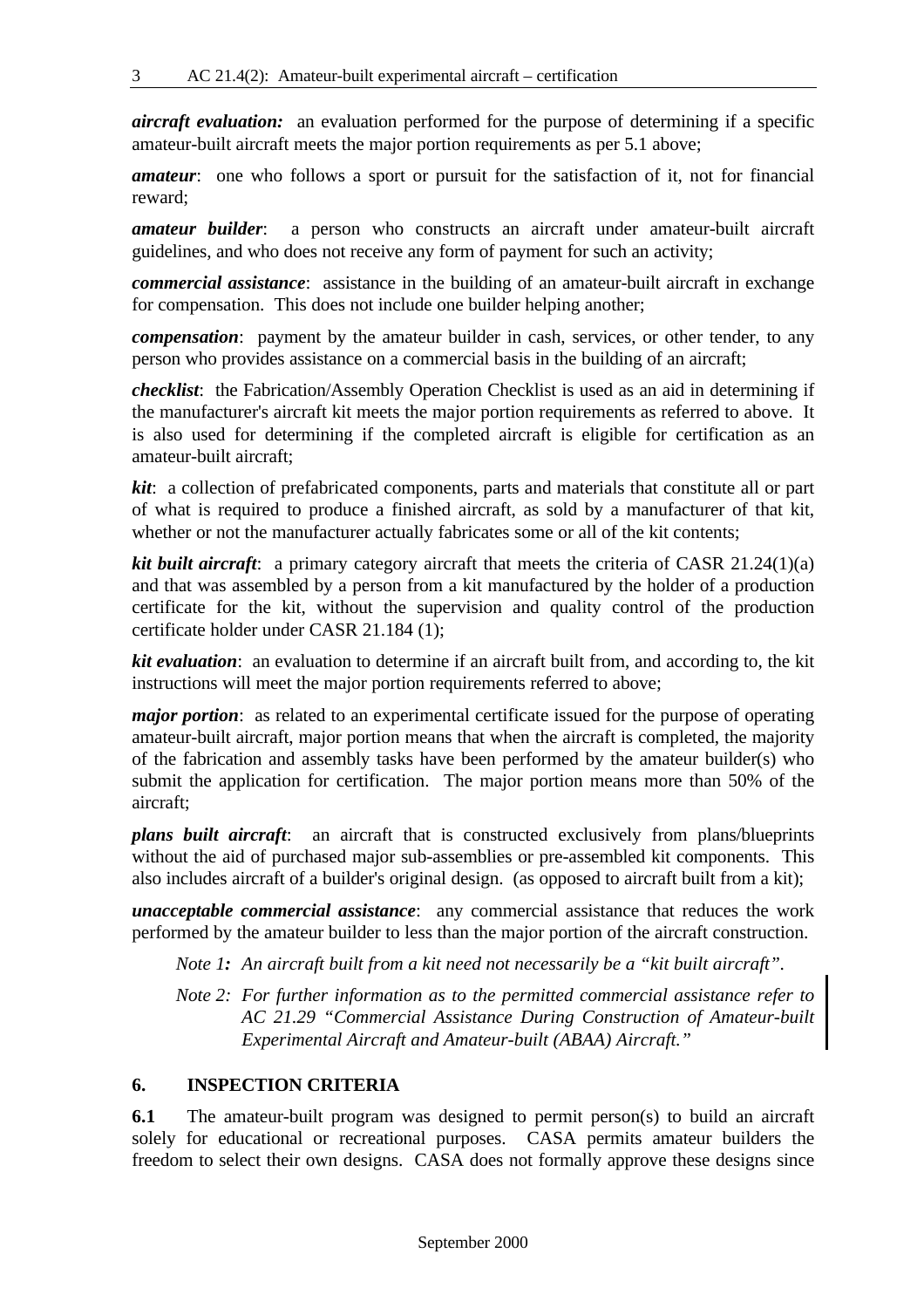it is not practicable to develop design standards for the multitude of unique design configurations generated by kit manufacturers and amateur builders.

**6.2** Amateur builders should call upon persons having experience with aircraft construction techniques, such as the SAAA technical counsellors, suitably qualified engineers, GFA gliding inspectors and other experienced persons to inspect particular components eg. wing assemblies, fuselages etc. prior to closure and to conduct other inspections as necessary. This practice is an effective means of monitoring construction integrity. Previously, CASA inspected amateur-built aircraft at several stages during construction and upon completion before the initial issue of a permit to fly. Overseas experience has shown that, for experimental amateur built aircraft, it is appropriate that the aircraft be inspected only once by an authorised person or CASA prior to the initial test flight..

**6.3** The purpose of the inspection is to allow the inspector to make a subjective assessment of the workshop methods, techniques and practices used in the construction of the aircraft solely for the purpose of prescribing appropriate conditions and operating limitations necessary to protect other airspace users and persons on the ground or water, ie. to protect persons and property not involved in the activity.

- **6.4** The inspection should establish that:
	- (a) the aircraft is registered and marked in accordance with the requirements of paragraphs 9 and 10;
	- (b) the aircraft meets the major portion rule;
	- (c) the weight and balance data is available and the aircraft has been correctly weighed;
	- (d) the engine(s) and flight controls operate properly;
	- (e) the pitot static system and associated instruments operate properly.
	- *Note: The person carrying out the inspection is not responsible for the integrity of the design or construction of the amateur-built experimental aircraft, nor for the identification of any structural design or construction deficiencies responsibility for the design, construction and integrity of the aircraft rests with the amateur builder.*

**6.5** CASA authorises persons to act on behalf of CASA in the inspection of amateurbuilt aircraft and the issue of airworthiness certificates. These authorised persons may charge for their services. These charges are not governed by CASA. The amateur-builder may contact the SAAA, the GFA or the local CASA District Office to locate an authorised person. Refer to advisory circular AC 11.1 "Advisory Circulars – Guidelines" for locations and contact details for CASA District Offices.

**6.6** In view of the foregoing considerations, CASA has concluded that safety objectives, relative to the amateur-built program, can continue to be met by the use of the following criteria:

(a) amateur builders should have knowledgeable persons (ie., LAMEs, SAAA Technical Counsellors, professional engineers, GFA glider inspectors, etc.) perform pre-closure inspections and other inspections as appropriate. In addition, builders should document the construction using photographs taken at appropriate times prior to covering. The photographs should clearly show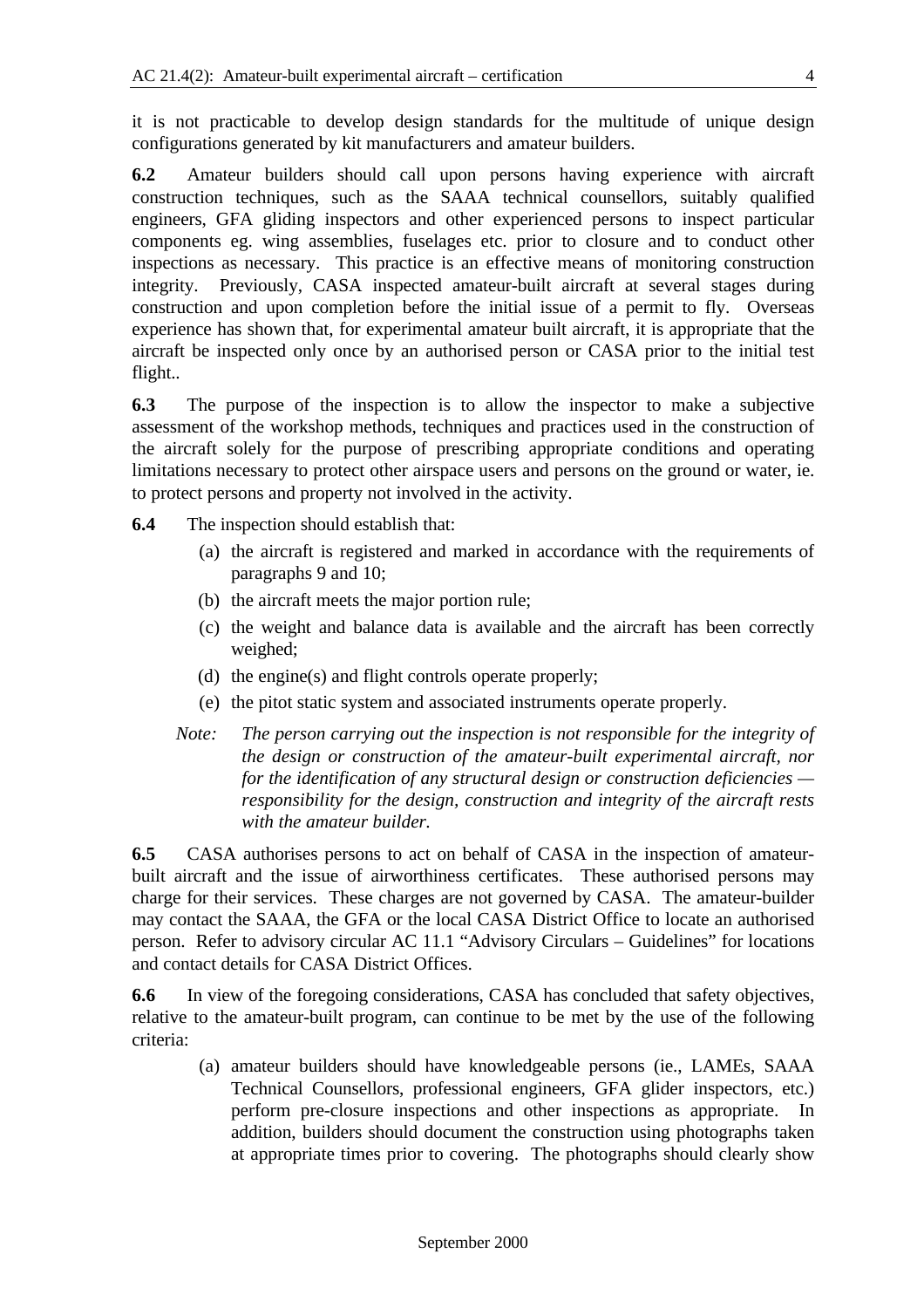methods of construction and quality of workmanship. Such photographic records should be included with the builder's log or other construction records;

- (b) the authorised person or CASA inspector will conduct an inspection of the aircraft prior to the issue of the initial CASA Form No 720 "Special Airworthiness Certificate" to enable the applicant to demonstrate compliance with the requirements of CAR 1988 262AP(3). This inspection will include a review of the information required by CASR 21.193, the aircraft builder's logbook, and an examination of the completed aircraft as per paragraphs 6.3 and 6.4 above; and
- (c) the authorised person or CASA inspector may elect to issue amateur-built airworthiness certificates on a one-time basis to the builder for showing compliance with CAR 1988 262AP(3) and continued operation under CASR  $21.191(g)$ . Under this procedure, the aircraft will be inspected only once prior to flight testing. The CoA will be issued, but its validity will be subject to compliance with the operating limitations. The limitations will provide for operation in an assigned flight test area for a certain number of hours before the second part of the limitations becomes effective, releasing the aircraft from the test area.

**6.7** If major modifications are carried out after the experimental certificate has been issued, a re-evaluation by an authorised person or CASA must be carried out and a new experimental certificate issued.

#### **7. DESIGN AND CONSTRUCTION**

**7.1** Many individuals who desire to build their own aircraft have little or no experience with respect to aeronautical practices, workmanship or design. One source for advice in such matters is the SAAA, whose contact details are given at Attachment 1. The SAAA is an organisation established for the purpose of promoting amateur aircraft building and giving technical advice and assistance to its members. The SAAA has implemented a Technical Counsellors program whose aim is to ensure the safety and dependability of amateur-built aircraft. Most SAAA Technical Counsellors are willing to inspect amateurbuilt aircraft projects and offer constructive advice regarding workmanship and/or design. Another organisation is the Gliding Federation of Australia (GFA) who has a network of glider technical inspectors. Contact details are given at Attachment 1.

**7.2** Any choice of engines, propellers, wheels, other components, and any choice of materials may be used in the construction of amateur-built aircraft. However, it is strongly recommended that approved components and established aircraft quality material be used, especially in fabricating parts constituting the primary structure, such as wing spars, critical attachment fittings, and fuselage structural members. Inferior materials, whose identity cannot be established, should not be used. Major sections i.e. wings, fuselage, empennage, etc. from type certificated aircraft may be used in the construction as long as the sections are in a condition for safe operation. These sections are to be considered by the authorised person or CASA inspector in determining the major portion requirements in CASR  $21.191(g)$ , but no credit for fabrication and assembly would be given the builder for these sections. It is recommended that builders contact the authorised person with whom they intend to deal, or contact the local CASA District Office to discuss whether the use of such sections might jeopardise the eligibility of the aircraft for amateur-built status.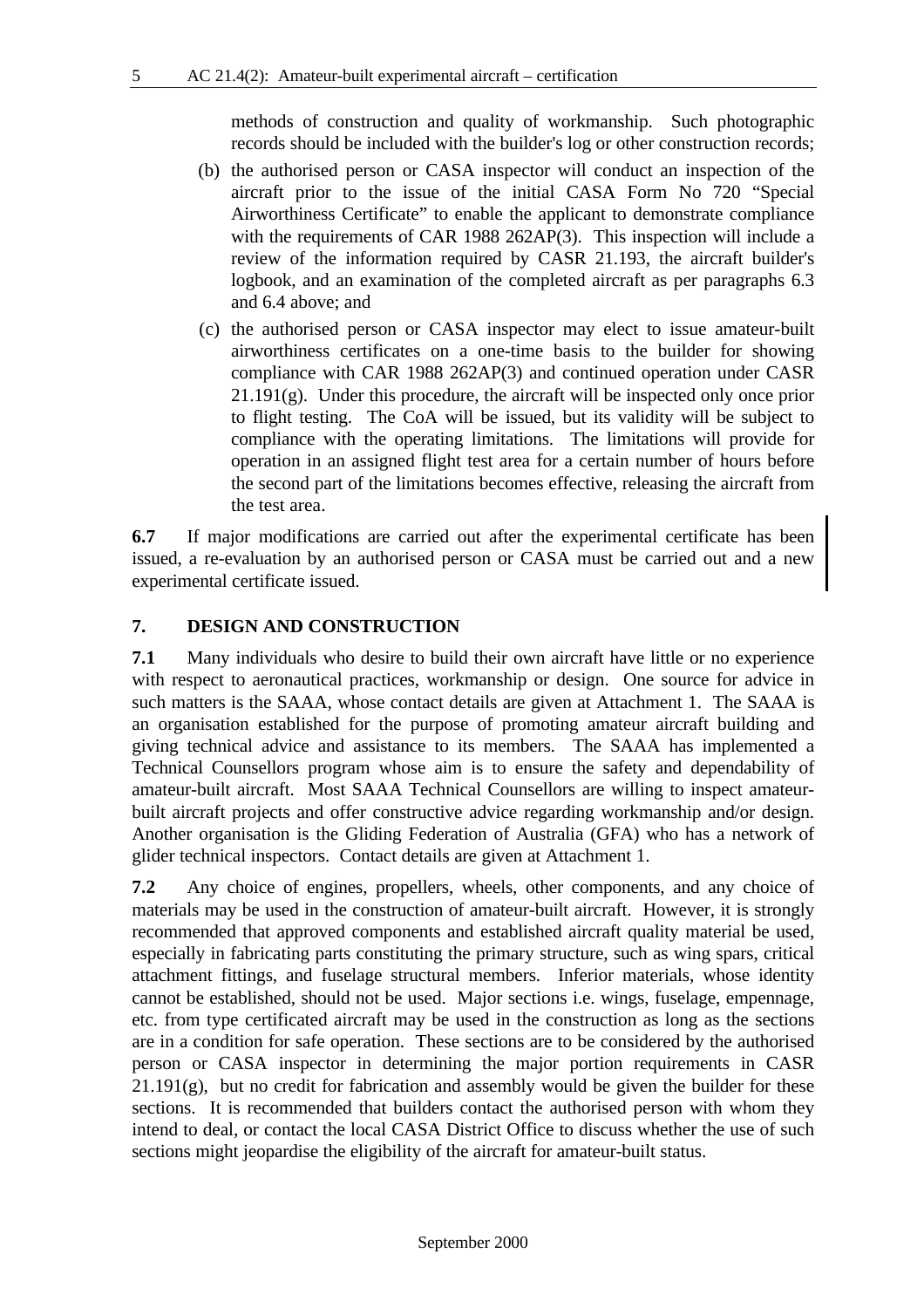**7.3** The design of the cockpit or cabin of the aircraft should avoid, or provide for padding on, sharp corners or edges, protrusions, knobs and similar objects which may cause injury to the pilot or passengers in the event of an accident. It is strongly recommended that US FAA Technical Standard Order (TSO) approved or equivalent seat belts be installed along with approved shoulder harnesses.

**7.4** An engine installation should ensure that adequate fuel is supplied to the engine in all anticipated flight attitudes. Also, a suitable means, consistent with the size and complexity of the aircraft, should be provided to reduce fire hazard wherever possible, including a fireproof firewall between the engine compartment and the cabin. When applicable, a carburettor heat system should also be provided to minimise the possibility of carburettor icing.

**7.5** Additional information and guidance concerning acceptable fabrication and assembly are provided in AC 43.13-lA, Acceptable Methods, Techniques, and Practices - Aircraft Inspection and Repair, and AC 43.13-2A, Acceptable Methods, Techniques, and Practices - Aircraft Alterations.

**7.6** The builder should obtain the services of a qualified aeronautical engineer or consult with the designer of purchased plans or construction kits, as appropriate, to discuss the proposal if the aircraft design is modified during construction.

#### **8. CONSTRUCTION KITS**

**8.1** Construction kits containing raw materials and some prefabricated components may be used in building an amateur-built aircraft. However, aircraft which are assembled entirely from kits composed of completely finished prefabricated components, parts and precut and pre-drilled materials are not considered to be eligible for certification as amateurbuilt aircraft since the major portion of the aircraft would not have been fabricated and assembled by the builder.

**8.2** An aircraft built from a kit may be eligible for amateur-built certification, provided the major portion has been fabricated and assembled by the amateur builder. Kit owner(s) may jeopardise eligibility for amateur-built certification under CASR 21.191(g) if they allow someone else to build the aircraft. The major portion of such kits may consist of raw stock such as lengths of wood, tubing, extrusions, etc., which may have been cut to an approximate length. A certain quantity of prefabricated parts such as heat treated ribs, bulkheads or complex parts made from sheet metal, fibre glass, or polystyrene would also be acceptable, provided the kit still meets the major portion of the fabrication and assembly requirement, and the amateur builder satisfies the authorised person or CASA inspector that completion of the aircraft kit is not merely an assembly operation.

CAUTION: Purchasers of partially completed kits should obtain all fabrication and assembly records from the previous owner(s). This may enable the builder who completes the aircraft to be eligible for amateur-built certification.

**8.3** Various material/part kits for the construction of aircraft are commercially available for use by aircraft builders. Advertisements may tend to be somewhat vague and may be misleading as to whether a kit is eligible for amateur-built certification. It is not advisable to order a kit before verifying with an authorised person or CASA inspector if the aircraft, upon completion, may be eligible for certification as an amateur-built under existing rules and established policy.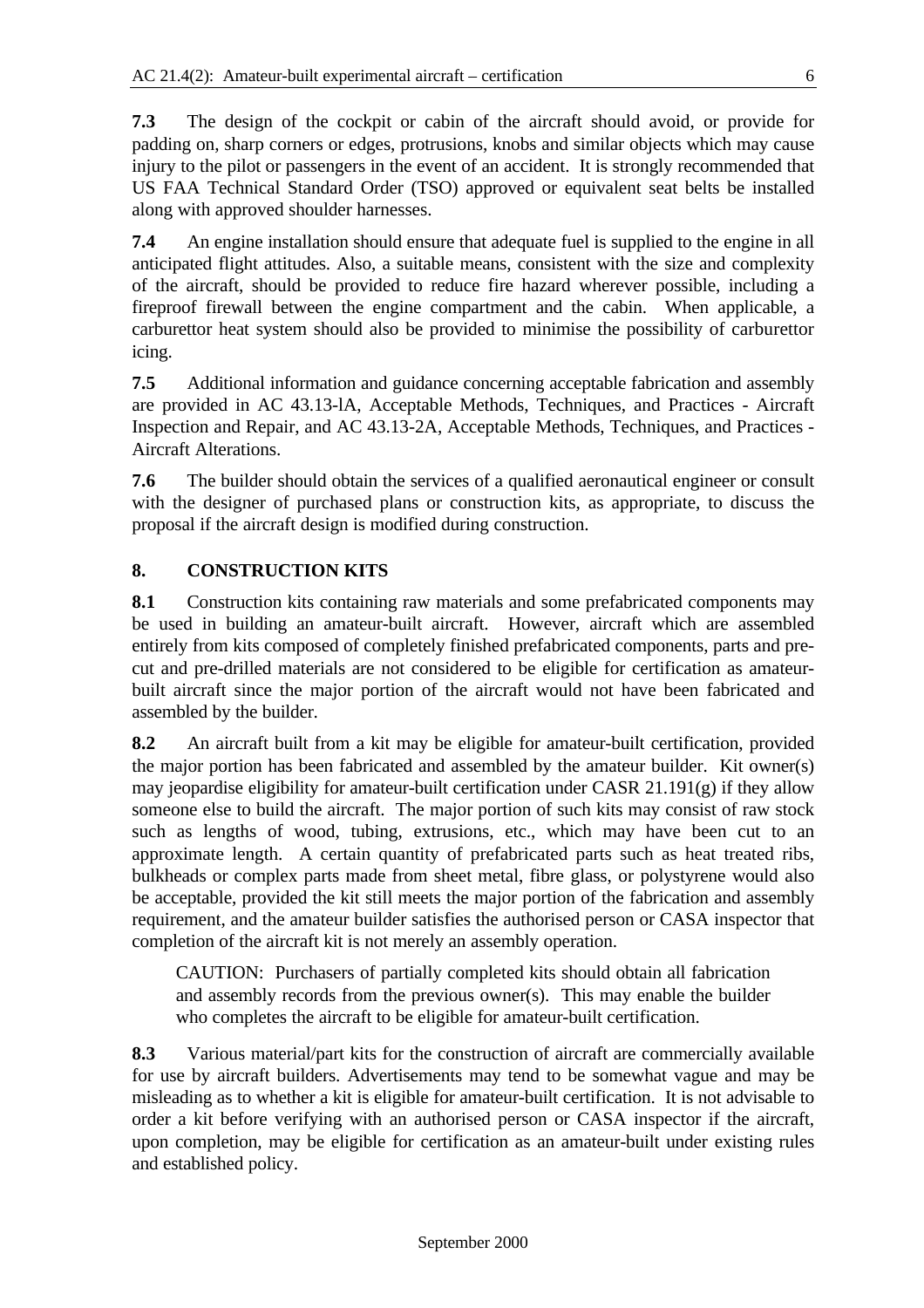**8.4** Note that CASA does not certify experimental amateur-built aircraft kits or approve experimental amateur-built aircraft kit manufacturers. However, an authorised person or CASA may perform evaluations of kits which have potential for national sales interest, but only for the purpose of determining if an aircraft built from the kits will meet the major portion criteria. CASA will normally accept kit evaluations performed by the FAA.

**8.5** Prospective amateur builders should note that an alternative route for certification of amateur-built aircraft in Australia exists under the so-called ABAA (Amateur-Built Aircraft Acceptance) procedure, administered jointly by CASA and the SAAA. This is fully described in a companion AC 21.11, "Amateur-Built (ABAA) Aircraft - Certification".

#### **9. REGISTRATION AND MARKING INFORMATION**

These procedures are described in Advisory Circular AC 47.1 "Registration of Aircraft", currently specified in Part III of the CAR 1988.

#### **10. IDENTIFICATION AND REGISTRATION MARKS**

These procedures are described in Advisory Circular AC 45.1 "Nationality and Registration Marks", currently specified in Part III of the CAR 1988.

### **11. CERTIFICATION STEPS**

The following procedures are in the general order to be followed in the certification process:

- (a) *initial step*. The prospective builder should contact an authorised person or the nearest CASA office to discuss the plans for building the aircraft. During this contact, the type of aircraft, its complexity and/or materials should be discussed. The authorised person or CASA Inspector may provide the prospective builder with any guidance necessary to ensure a thorough understanding of applicable regulations;
- (b) *registration*. As per paragraph 9 of this AC. This must be done before submitting a CASA Form No. 718 "Special Certificate of Airworthiness-Application" to an authorised person or CASA;
- (c) *marking*. The registration (VH-Letters) assigned to the aircraft and an identification plate must be affixed in accordance with CASR Parts 45 and 47, as per paragraphs 9 and 10 of this AC;
- (d) *application*. The builder may apply for a special airworthiness certificate by submitting the following documents and data to an authorised person or to the nearest CASA office:
	- (i) CASA Form No. 718 "Application for Issue of a Special Certificate of Airworthiness", available from the CASA District Offices;
	- (ii) enough data, such as photographs or three-view drawings, to identify the aircraft;
	- (iii) a CASA Form No. 727 "Eligibility Statement Amateur-Built Aircraft", certifying the major portion was fabricated and assembled for education or recreation, and that evidence is available to support this statement upon request;
	- (iv) a letter identifying the aircraft and the area over which the aircraft will be tested should accompany the application;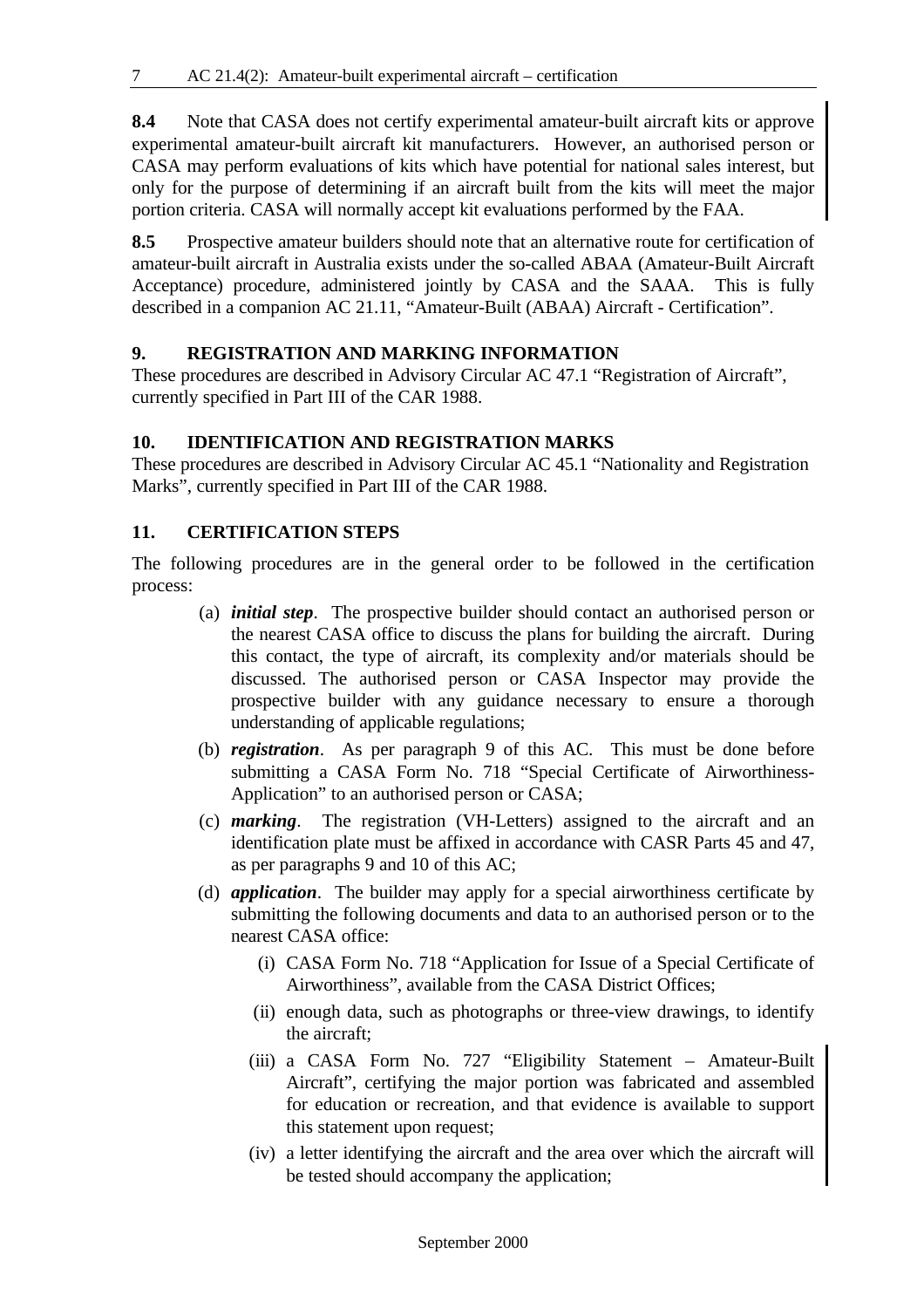- (e) *payment of fees to an authorised person*. Authorised persons may charge a fee in accordance with their quoted rates. This is a matter for the applicant and authorised person to negotiate, which in turn is outside CASA control;
- (f) *payment of fees to CASA***:**
	- (i) section 97 of the Civil Aviation Act allows prescribed fees to be payable to CASA in advance of work to be done;
	- (ii) in the case of issue of CoAs (including experimental certificates), an hourly fee is specified in the CASA schedule of fees. An estimate, payment and reconciliation procedure is as follows:
		- (A) the Airworthiness District Office which may receive the application CASA Form No. 718 "Application for Issue of a Special Certificate of Airworthiness" prepares an estimate based on experience, and the specific tasks to be undertaken. This is usually when the applicant makes initial contact with the Airworthiness Inspector (AWI) assigned to the task. General eligibility, timeframe and operational role aspects are discussed. The estimate is based on time estimates, and travel costs as applicable;
		- (B) the applicant pays the estimated fee;
		- (C) actual manhours expended are recorded as the task is undertaken; and
		- (D) a reconciliation will be made just before the certificate is issued. If an overestimate has been made, a refund will be paid to the applicant. If underestimated, a final payment from the applicant will be required prior to certificate issue;
	- (iii) a different fee structure would usually apply in the case of application through a 21.172 authorised person. This is a matter for the applicant and authorised person to negotiate, which in turn is outside CASA control.

#### **12. AIRCRAFT INSPECTION**

The applicant should be prepared to furnish the following to the authorised person or CASA Inspector:

- (a) an aircraft complete and ready to fly except for cowlings, fairings, and panels opened for inspection;
- (b) an Aircraft Registration Certificate;
- (c) evidence of inspections, such as logbook entries signed by the amateur builder, describing all inspections conducted during construction of the aircraft in addition to photographic documentation of construction details. This will substantiate that the construction has been accomplished in accordance with acceptable workmanship methods, techniques, and practices. It is recommended that this evidence be documented in some form eg., the 'Amateur Builders Log Book' available from the SAAA; and
- (d) a logbook for the aircraft, engine, and propeller to allow for review of service records and recording of inspection and certification by the authorised person or CASA Inspector.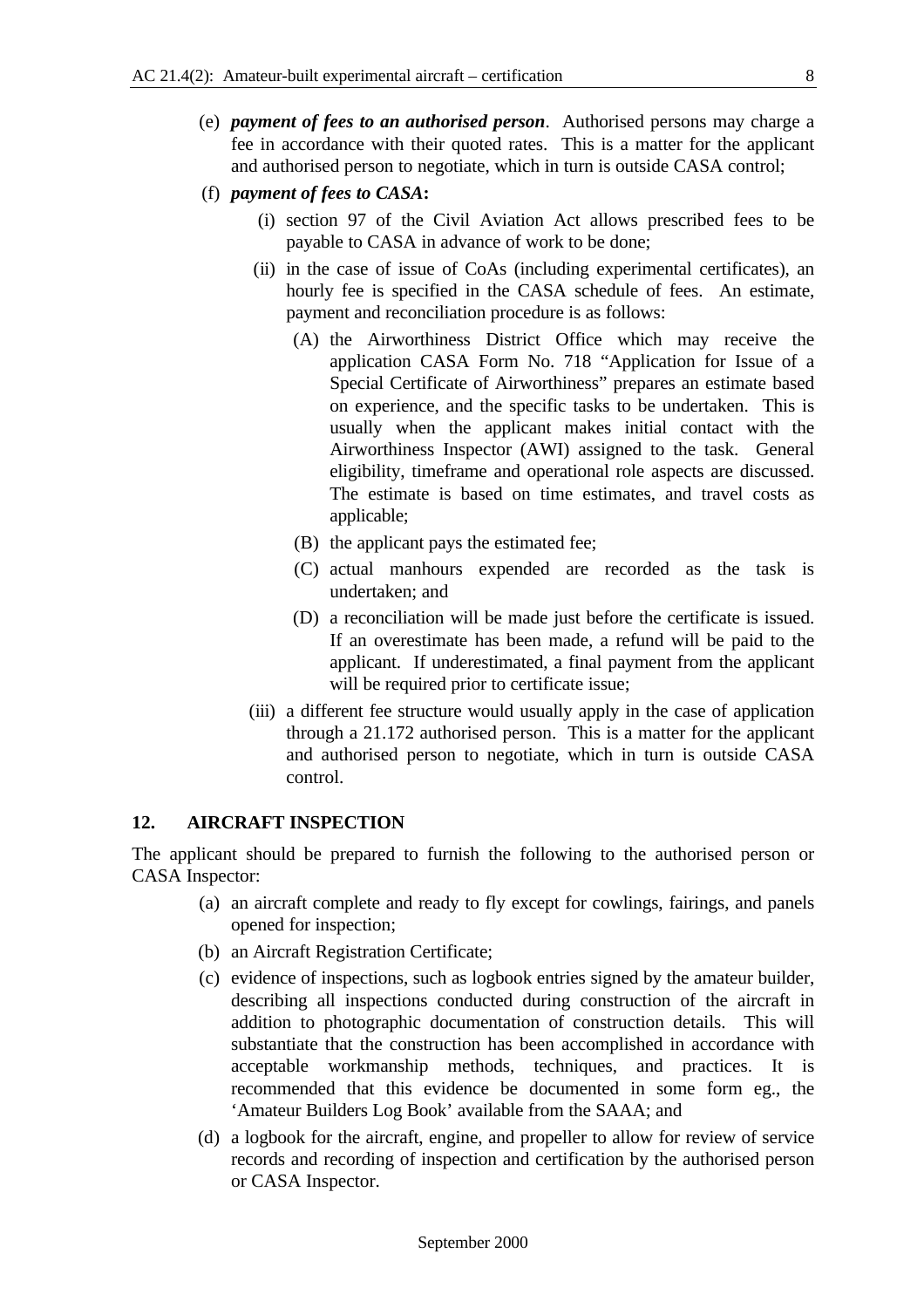#### **13. INSPECTION AND ISSUE OF SPECIAL CERTIFICATE OF AIRWORTHINESS**

**13.1** After inspection of the documents and data submitted with the application, the applicant should expect the authorised person or CASA Inspector to inspect the aircraft in order to compose conditions, together with appropriate operating limitations. The applicant should expect the authorised person or CASA Inspector to verify that all required markings are properly applied, including the following placard which must be displayed in the cabin or the cockpit at a location in full view of all passengers. The placard is not applicable to single-place aircraft.

#### WARNING

#### THIS AIRCRAFT IS NOT REQUIRED TO COMPLY WITH THE SAFETY REGULATIONS FOR STANDARD AIRCRAFT. YOU FLY IN THIS AIRCRAFT AT YOUR OWN RISK.

**13.2** Details concerning flight test areas are contained in paragraph 14. The operating limitations are a part of the special certificate of airworthiness and must be available with the certificate when the aircraft is operated. It is the responsibility of the pilot to conduct all flights in accordance with the operating limitations, as well as the operating rules of CAR 1988 262AP.

**13.3** In the case of a limited duration special certificate of airworthiness, upon satisfactory completion of operations in accordance with CAR 1988 262AP(3) in the assigned test area, the owner of the aircraft may apply to the authorised person or CASA District Office for amended operating limitations by submitting another CASA Form No. 718 "Application for Issue of a Special Certificate of Airworthiness", along with a letter requesting amendment of operating limitations. Prior to issue of the amended limitations and a new CASA Form No. 720 "Special Airworthiness Certificate", the applicant should expect the authorised person or CASA Inspector to review the flight log to determine whether corrective actions have been taken on any problems encountered during the testing and that the aircraft's condition for safe operation has been established. Re-inspection of the aircraft may be necessary.

**13.4** Refer to paragraph 14.8 (a) and (b) for the processing of unlimited duration special certificates of airworthiness.

#### **14. FLIGHT TEST AREAS**

**14.1** Amateur-built aircraft and rotorcraft will initially be limited to operation within an assigned flight test area for at least 25 hours when a type certificated engine/propeller combination is installed, or 40 hours when a non-certificated (i.e. modified type certificated or automobile) engine/propeller combination is installed. Amateur-built gliders, balloons, and dirigibles found eligible to meet requirements of CASR 21.191(g), will be limited to operation within an assigned flight test area for at least 10 hours of satisfactory operation, including at least five takeoffs and landings.

**14.2** The desired flight test area should be requested by the applicant and, if found acceptable by the authorised person or CASA Inspector, will be approved and specified in the operating limitations. It will usually encompass the area within a 25-statute mile radius (or larger depending on the type of aircraft) from the aircraft's base of operation or in a designated test area. The area selected by the applicant and submitted for approval should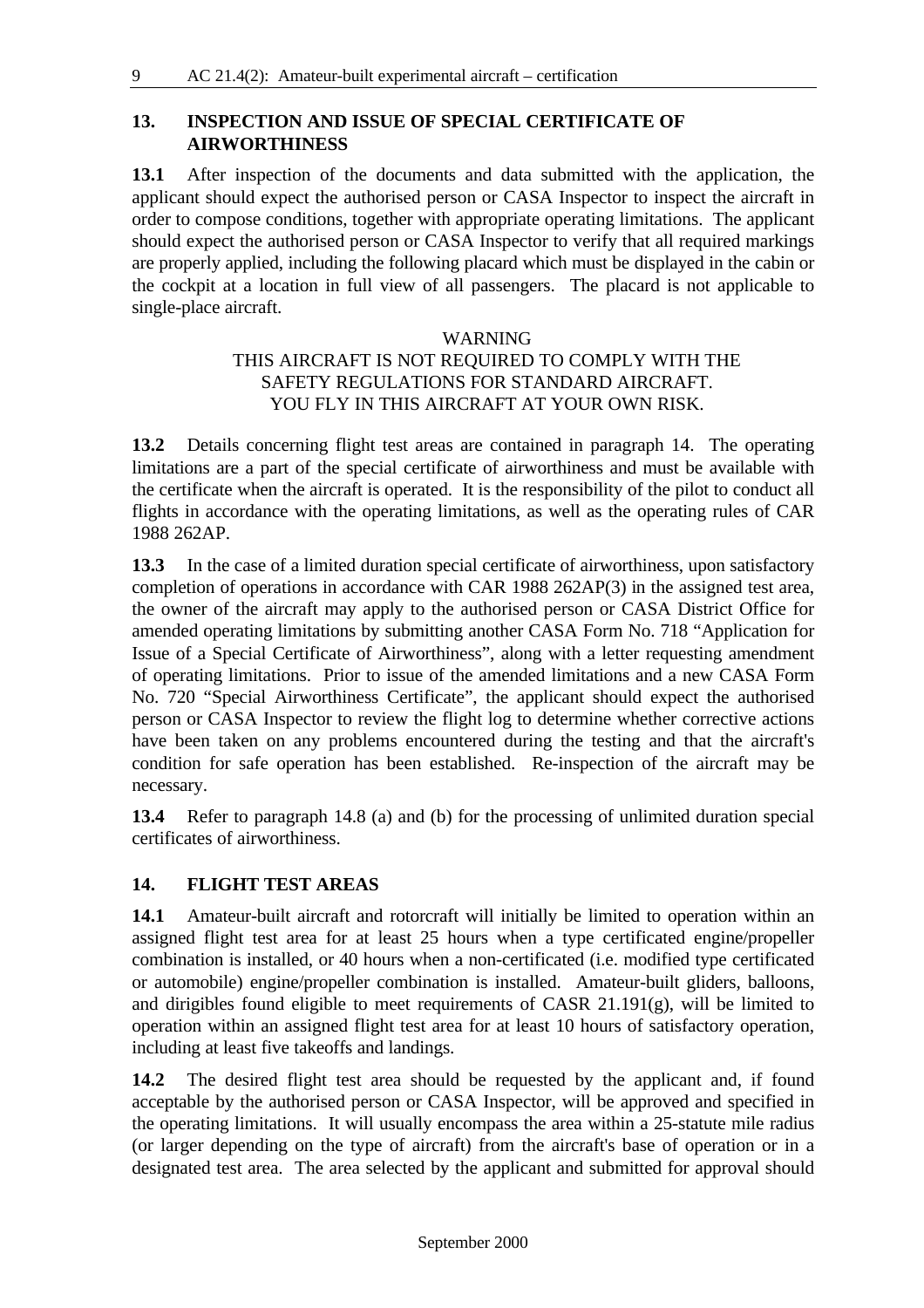not be over densely populated areas or in congested airways, so that the flight testing, during which passengers may not be carried, would not likely impose any hazard to persons or property on the ground.

**14.3** The minimum qualification a pilot must hold to carry out the initial flight testing on an amateur-built experimental aircraft is a private pilot licence (PPL) with the appropriate endorsements. CASA will advise the builder on minimum pilot qualifications for amateurbuilt experimental gliders, balloons and unconventional aircraft as appropriate. Although the regulations do not call for the amateur-built experimental aircraft test pilot to have any specific test flying qualifications or knowledge, it would be most unwise for the initial flight tests to be carried out by other than a pilot with such knowledge, especially in the case of a totally unproven design.

**14.4** Amateur-built experimental aircraft builders are most strongly urged to make detailed reference to the U.S. FAA Advisory Circular AC 90-89, "Amateur-Built Aircraft Flight Testing Handbook", prior to their flight programs commencing, and follow the guidance provided.

**14.5** Those undertaking flight test programs may also derive benefit in consulting the following additional references, as applicable to the class of aircraft involved:

- (a) CAA publication dated January 91, "Flight Test Guide for Certification of CAO 101.28 Category Aeroplanes";
- (b) CAA Report AF 56, "Flight Test Guide for Certification of CAO 101.55 Aeroplanes";
- (c) U.S. FAA AC 23 8A, "Flight Test Guide for Certification of Part 23 Airplanes"; and
- (d) U.S. FAA AC 27 1, "Certification of Normal Category Rotorcraft".

**14.6** Amateur builders can receive further advice in this respect from the following sources:

- (a) The SAAA. (contact details are given in Attachment 2);
- (b) The Flight Test Society of Australia (FTSA), GPO Box 2603, Canberra, ACT, 2601; and
- (c) The CASA Test Pilot, CASA, GPO Box 2005, Canberra, ACT, 2601 (tel. 131 757).

**14.7** The carriage of passengers will not be permitted while the aircraft is restricted to the flight test area. It is suggested that a tape recorder, for example, be used by the pilot for recording readings, etc. Flight instruction will not be allowed in the aircraft while in the flight test area.

**14.8** In those instances where the unlimited duration special airworthiness certificate was issued, the operating limitations may be prescribed in two phases in the same document as follows:

(a) for the Phase I limitations, the applicant will receive from the authorised person or CASA Inspector all those operating limitations, as appropriate, for the applicant to demonstrate compliance with CAR 1988 262AP(3) in the assigned test area. This would further include a limitation requiring the owner/operator to endorse the aircraft logbook with a statement certifying when the aircraft has been shown to satisfy the requirements of CAR 1988 262AP(3); and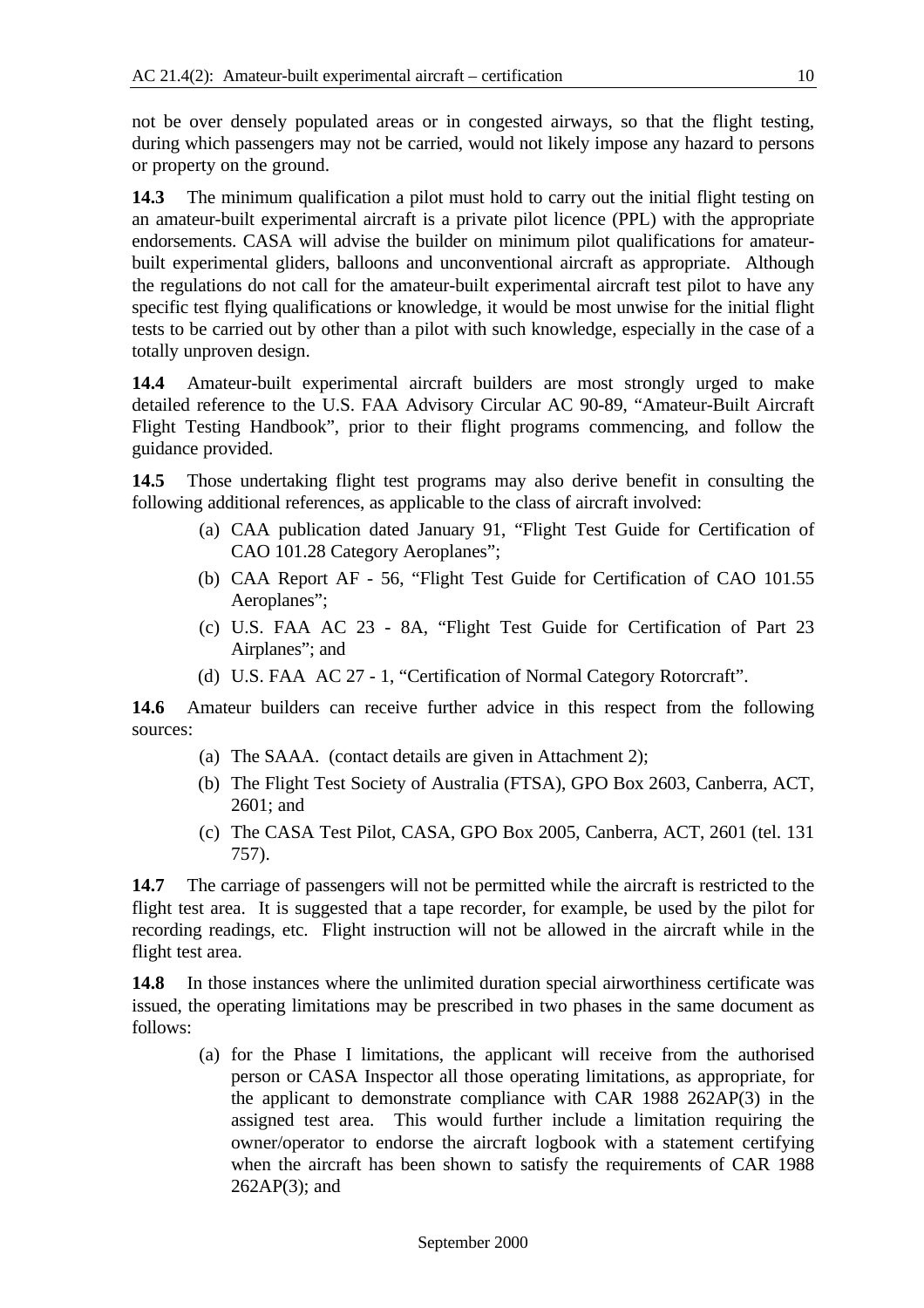(b) for the Phase II limitations, the applicant will receive from the authorised person or CASA Inspector all those operating limitations, as appropriate, to the issuance of an unlimited duration CASA Form No. 720 "Special Certificate of Airworthiness" for the operation of an amateur-built aircraft. Attachment 3 contains a sample of typical operating limitations that may be issued. Special conditions may vary for each aircraft.

#### **15. SAFETY PRECAUTION RECOMMENDATIONS**

#### **15.1 All aircraft**

**15.1.1** The pilot should become thoroughly familiar with the brake tests, engine operation, and ground handling characteristics of the aircraft by conducting taxi tests before attempting flight operations. Lift-off is not permitted during taxi tests without a special certificate of airworthiness.

**15.1.2** Before the first flight of an amateur-built aircraft, the pilot should take precautions to ensure that emergency equipment and personnel are readily available in the event of an accident.

**15.1.3** Violent or aerobatic manoeuvres should not be attempted until sufficient flight experience has been gained to establish that the aircraft is satisfactorily controllable throughout its normal range of speeds and manoeuvres. Those manoeuvres successfully demonstrated while in the test area may continue to be permitted by the authorised person or CASA Inspector, when the operating limitations are modified to eliminate the test area. All manoeuvres satisfactorily conducted are to be documented in the aircraft logbook by the pilot.

**15.1.4** The operating limitations issued by the authorised person or CASA Inspector do not exempt the pilot from compliance with relevant CARs and CAOs.

**15.1.5** Unless authorisation to deviate is obtained from Air Traffic Control, any aircraft equipped with a Mode C transponder shall have a calibrated airspeed/static pressure system to prevent an error in altitude reporting. (Reference CASR Part 23 eg. FARs 23.1323 and 23.1325.)

#### **15.2 Rotorcraft**

The appropriately rated rotorcraft pilot should be aware of the following operating characteristics:

- (a) operators of rotorcraft having fully articulated rotor systems should be particularly cautious of "ground resonance." This condition of rotor unbalance, if maintained or allowed to progress, can be extremely dangerous and usually results in structural failure; and
- (b) tests showing that stability, vibration, and balance are satisfactory should normally be completed with the rotorcraft tied down, before beginning hover or horizontal flight operations.

#### **16 KIT BUILT AIRCRAFT**

**16.1** Paragraph 8 described the use of kits in general in the construction of amateur-built experimental aircraft in Australia. There is a further sub-category of experimental aircraft , in a different context, and these are referred to as "Kit Built" aircraft. This is reflected in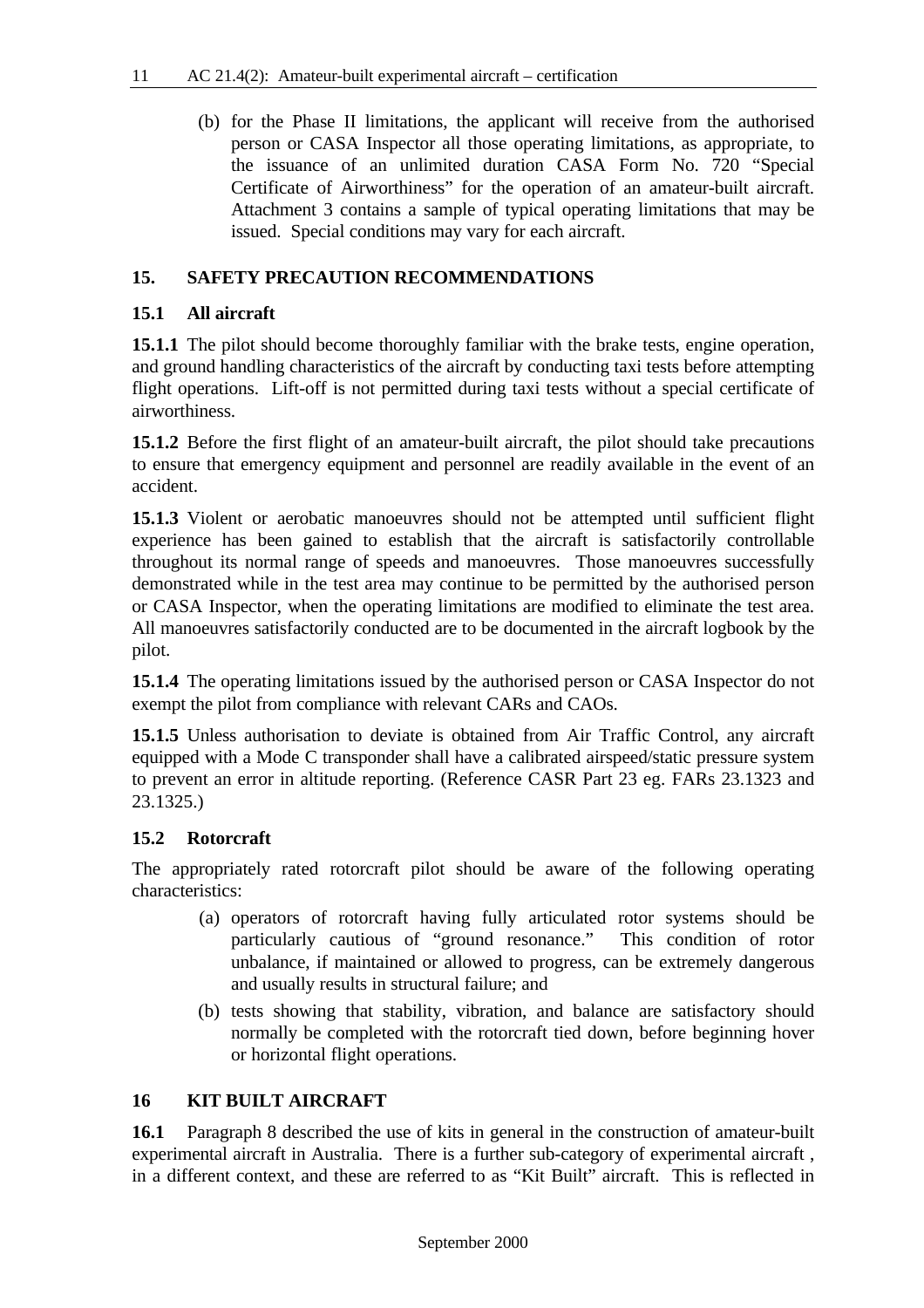the CASRs, in that CASR 21.191 makes provision for operating amateur-built experimental aircraft (CASR 21.191 (g)), and kit built experimental aircraft (CASR 21.191 (h)).

**16.2** The boundaries of kit built aircraft are as follows:

- (a) the aircraft is constructed from a manufactured kit that may include some major sub-assemblies and/or pre-assembled components;
- (b) the kit is manufactured by a person holding a Production Certificate (PC) for the kit; and
- (c) the kit aircraft as a type is certificated in the primary category, but the kit is assembled without the benefit of the PC holder's supervision.

**16.3** A person assembling an aircraft within the boundaries as described above will then be eligible for an experimental certificate, subject to the requirements of paragraphs 6 to 12 of this AC being satisfied, with the exception that the major portion rule does not apply to kit built aircraft. The aircraft will be designated Experimental (Kit Built), not Experimental (Amateur-Built).

### **17 FLIGHT REQUIREMENTS**

**17.1** Since experimental amateur-built aircraft are not required to conform with an ICAO Annex 8 design standard, there is no formal requirement for a flight manual. However, useful information should be available to the pilot. Design standards such as FAR 23 indicate the sort of information. The General Aviation Manufacturer's Association (GAMA) format flight manual is recommended.

**17.2** Flight training will be permitted under certain circumstances, ie type endorsement training and training given in the aircraft to its owner.

#### **18 MAINTENANCE ASPECTS**

#### **18.1 For the original owner/builder**

**18.1.1** The owner/builder is authorised under subregulation 42ZC(6) of CAR 1988 to carry out maintenance on the aircraft, if the owner/builder is the primary builder of the aircraft. Therefore, the owner/builder is fully responsible for the maintenance and may carry out that maintenance under the legislation.

**18.1.2** All owner/builders performing maintenance are advised to make themselves fully aware of their legal responsibility under the aviation legislation. Maintenance may only be carried out to approved data and all maintenance must be certified for by the owner/builder.

**18.1.3** Guidance as to the maintenance required may be developed from documents such as FAA AC 43.13-1A "Acceptable Methods, Techniques, and Practices — Aircraft Inspection and Repair" and the UK CAA Civil Aircraft Inspection Procedures (CAIPs).

#### **18.2 For subsequent owners**

**18.2.1** If an experimental amateur-built aircraft is sold, the new owner cannot certify for the maintenance. All maintenance must be certified by a LAME, or the holder of an appropriately endorsed maintenance authority.

**18.2.2** A pilot/owner who is not the builder may be able to obtain an authority to perform certain maintenance by applying at the local CASA District Office.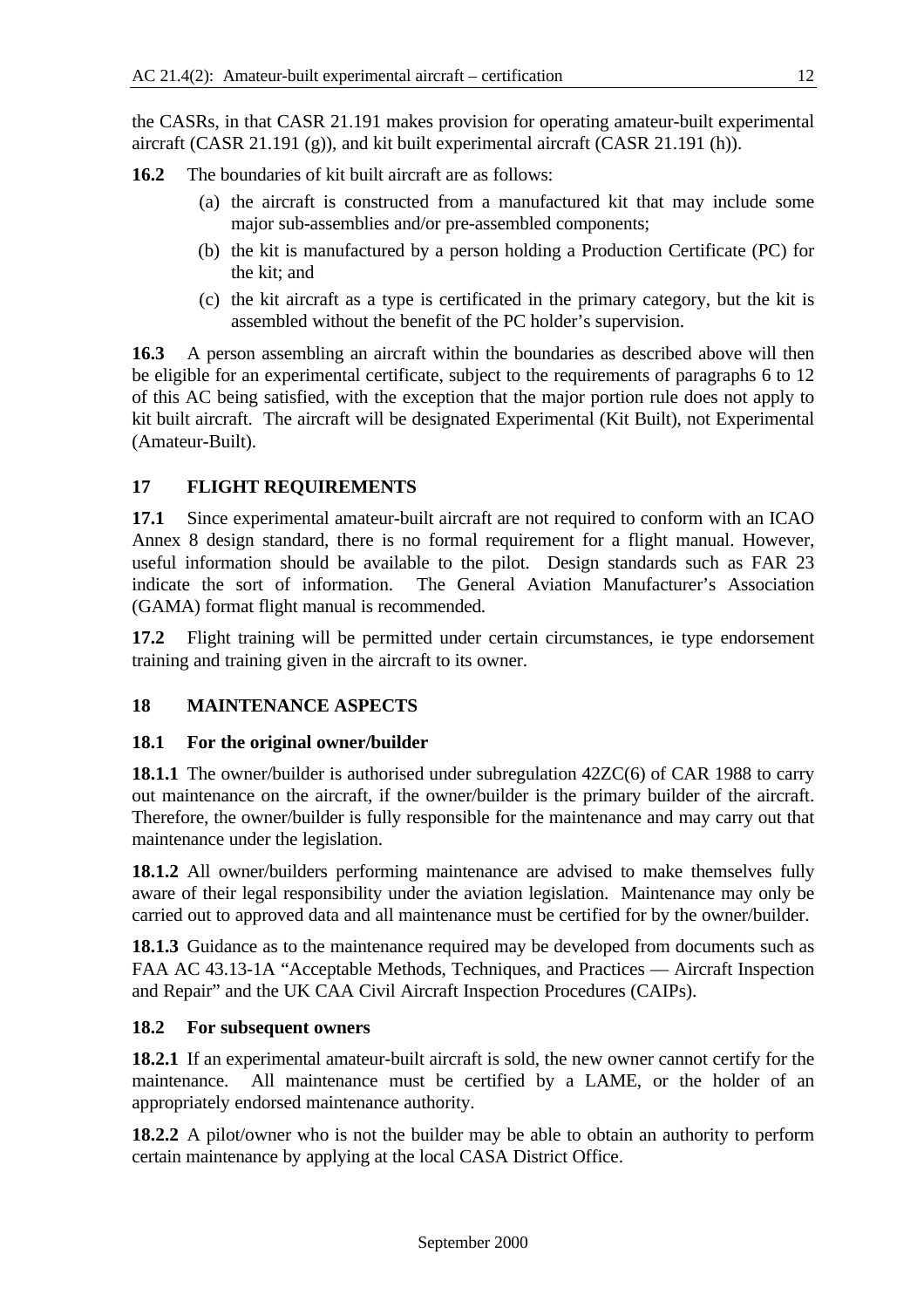#### **19 AMATEUR-BUILT AIRCRAFT CONSTRUCTED OUTSIDE AUSTRALIA AND PURCHASED BY AUSTRALIAN CITIZENS**

**19.1** If an Australian citizen purchases such an aircraft, acceptable procedures for obtaining airworthiness certification for amateur-built operations are as follows:

- (a) the previous owner should have conducted or had a condition/annual type inspection performed on the aircraft within 90 days of the new (Australian) owner applying for certification. This inspection shall be recorded in the aircraft records; and
- (b) the previous owner should obtain documentation from the National Airworthiness Authority of the country where the aircraft was built to verify that the aircraft is/was originally certificated in that country as an amateurbuilt. This documentation should be furnished to the new owner.

**19.2** The new owner of such aircraft shall submit a properly completed CASA Form No. 718, "Application for Issue of a Special Certificate of Airworthiness" to the authorised person or CASA Inspector along with the following documentation:

- (a) all letters and records of inspections called for in paragraph 19.1 (a) and (b);
- (b) proper documentation of registration in accordance with CASR 47; and
- (c) a letter of request to accompany the application for special CoA.
- **19.3** The applicant should expect the authorised person or CASA Inspector to:
	- (a) conduct a thorough review of all documentation called for under paragraphs 19.1 and 19.2;
	- (b) determine the amateur-built eligibility of the aircraft presented;
	- (c) inspect the aircraft like any other amateur-built aircraft, since these airworthiness certifications are considered original;
	- (d) determine if the required flight time has been met. If there is some question regarding the aircraft's flight capability, flight testing may be required. If the aircraft is found to be eligible and inspection is satisfactory, the experimental certificate CASA Form No. 720 with proper operating limitations will be issued; and
	- (e) advise that the condition inspection on the aircraft can only be performed by the original builder or a LAME.

#### **20 AMATEUR-BUILT AIRCRAFT BUILT BY AUSTRALIAN CITIZENS OUTSIDE AUSTRALIA**

**20.1** An Australian citizen, or a prospective Australian citizen, intending to bring the aircraft to Australia and operate the aircraft as an amateur-built experimental aircraft may build an amateur-built experimental aircraft under the guidelines provided in this AC outside Australian territory.

**20.2** There are two cases:

- (a) the aircraft may have commenced flight under another country's regulations; or
- (b) the inspection and issue of the experimental certificate is to commence after shipping the aircraft to Australia.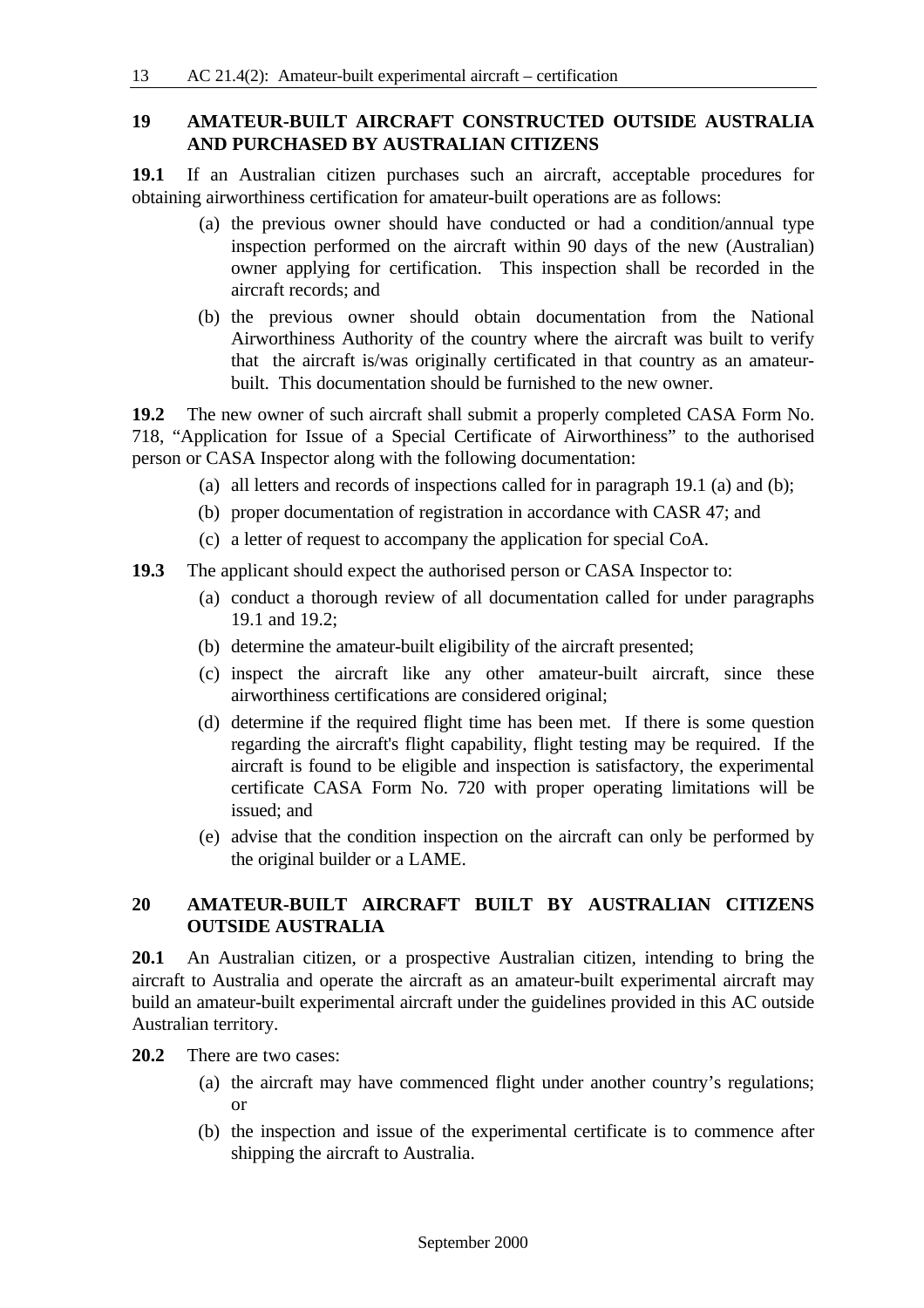**20.3** In either case, the issue of the experimental certificate, subsequent to the aircraft coming to Australia, may be processed if the builder has all the construction proof, in terms of standards of workmanship, and the major portion rule proof as described in sections 7 and 8 of this AC.

### **21 NOISE CERTIFICATION**

**21.1** Noise certification for individual aircraft is required before the aircraft can legally be operated in Australian territory. Aircraft noise is regulated through the Air Navigation (Aircraft Noise) Regulations, introduced under the Air Navigation Act 1920, in 1984. Noise certification or lack of such has no legal impact on type approval, or individual CoA issue. However, if an individual aircraft does not meet the Australian noise requirements, then it is illegal for that aircraft to operate in Australian territory, even though the aircraft may have a valid special CoA.

**21.2** Application for noise assessment for individual aircraft can be made to:

The Manager Environment Monitoring Airservices Australia GPO Box 367 Canberra. ACT 2601 AUSTRALIA Facsimile: +61 2 6268 4201 email: environment@airservices.gov.au

### **22 CASA LIABILITY**

Amateur-built experimental aircraft builders should note the content of CASR 201.3, which reads as follows:

"Neither the Commonwealth nor CASA is liable in negligence or otherwise for any loss or damage incurred by anyone because of, or arising out of, the design, construction, restoration, repair, maintenance or operation of a limited category aircraft or an experimental aircraft, or any act or omission of CASA done in good faith in relation to any of those things".

A reference in this regulation to CASA includes a reference to a person who is a delegate of CASA.

*Note: This does not include reference to an authorised person.*

Richard G. Yates Assistant Director Aviation Safety Standards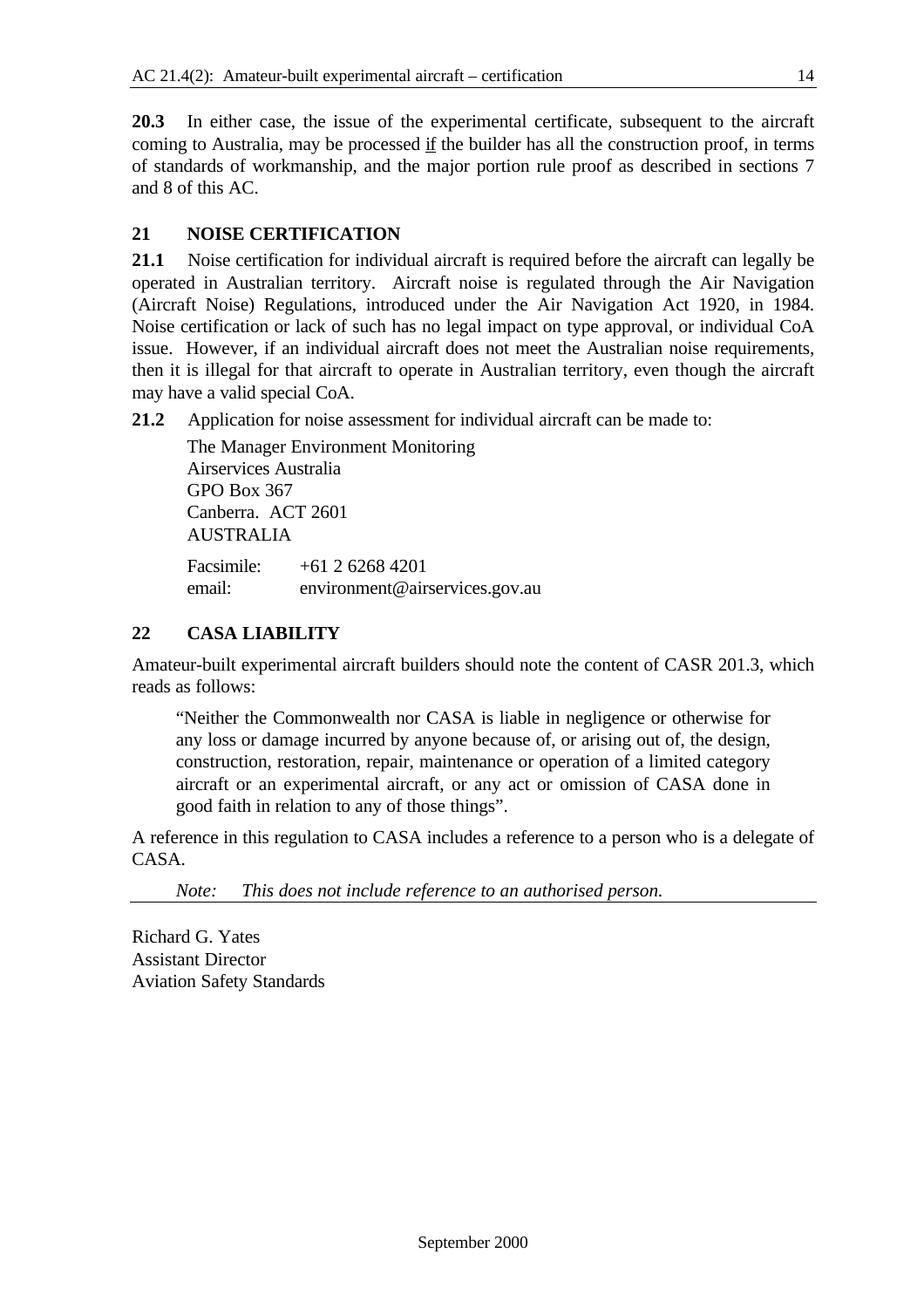#### **ATTACHMENT 1**

#### **CONTACT DETAILS OF ADVISORY ORGANISATIONS**

#### **Sport Aircraft Association of Australia**

265 Queens Parade Clifton Hill Victoria 3068

PO Box 169 Clifton Hill Victoria 3068

Telephone (03) 9482 4716 Fax (03) 9482 3936

#### **Gliding Federation of Australia**

Building 130 Wirraway Road Essendon Airport Victoria 3041

Telephone (03) 9379 7411 or (03) 9379 4629 Fax (03) 9379 5519

Email for Chief Technical Officer: CTOA@gfa.org.au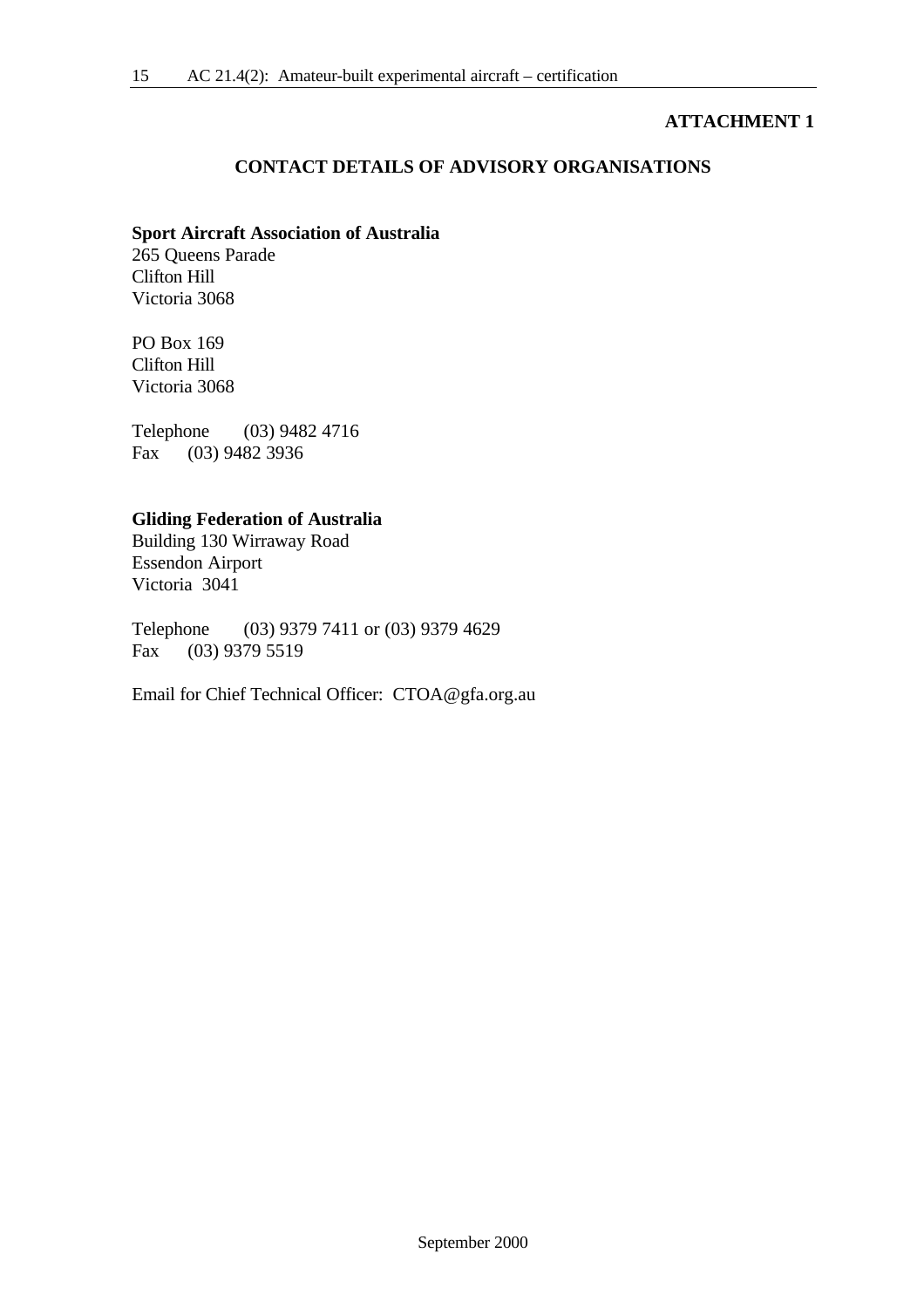#### **ATTACHMENT 2**

#### **SAMPLE LETTER TO ACCOMPANY THE APPLICATION FOR THE SPECIAL CERTIFICATE OF AIRWORTHINESS**

| To: |  |
|-----|--|
|     |  |
|     |  |
|     |  |
|     |  |

(*Insert here the name and address of the authorised person or CASA District Office)*

Attached is completed CASA Form No. 718 "Special Certificate of Airworthiness application" for my amateur-built aircraft for the purpose of operating amateur-built aircraft. The aircraft description is as follows:

| ( <i>Insert name of builder(s)</i> )                                                 | Registration No: VH-  |
|--------------------------------------------------------------------------------------|-----------------------|
|                                                                                      | Serial No:            |
| No. of Engines: $\dots$                                                              | No. of seats: $\dots$ |
| Design Criteria: own design, plans, kit kit built<br>(Tick one space as appropriate) |                       |

The aircraft has been completely assembled and the following has been accomplished:

| $Yes \dots No \dots$   | I enclose a three-view drawing or photographs of the aircraft as<br>required by CASR 21.193(b).                                                                                                                                                                            |
|------------------------|----------------------------------------------------------------------------------------------------------------------------------------------------------------------------------------------------------------------------------------------------------------------------|
| $Yes \dots No \dots$   | I have weighed the aircraft to determine that the most forward and aft<br>centre of gravity positions are within established limits. The weight<br>and balance report is available at the aircraft, and a copy is submitted<br>with this application.                      |
| $Yes \ldots No \ldots$ | I have maintained a construction log for the project, including<br>photographs taken during the construction. Log entries describe all<br>inspections conducted during construction.                                                                                       |
| $Yes \dots No \dots$   | The marking requirements of CASR Part 45 have been complied<br>with, including permanent attachment of a fireproof aircraft<br>identification (data) plate, permanent application of appropriate<br>registration marks, and the word "EXPERIMENTAL" near each<br>entrance. |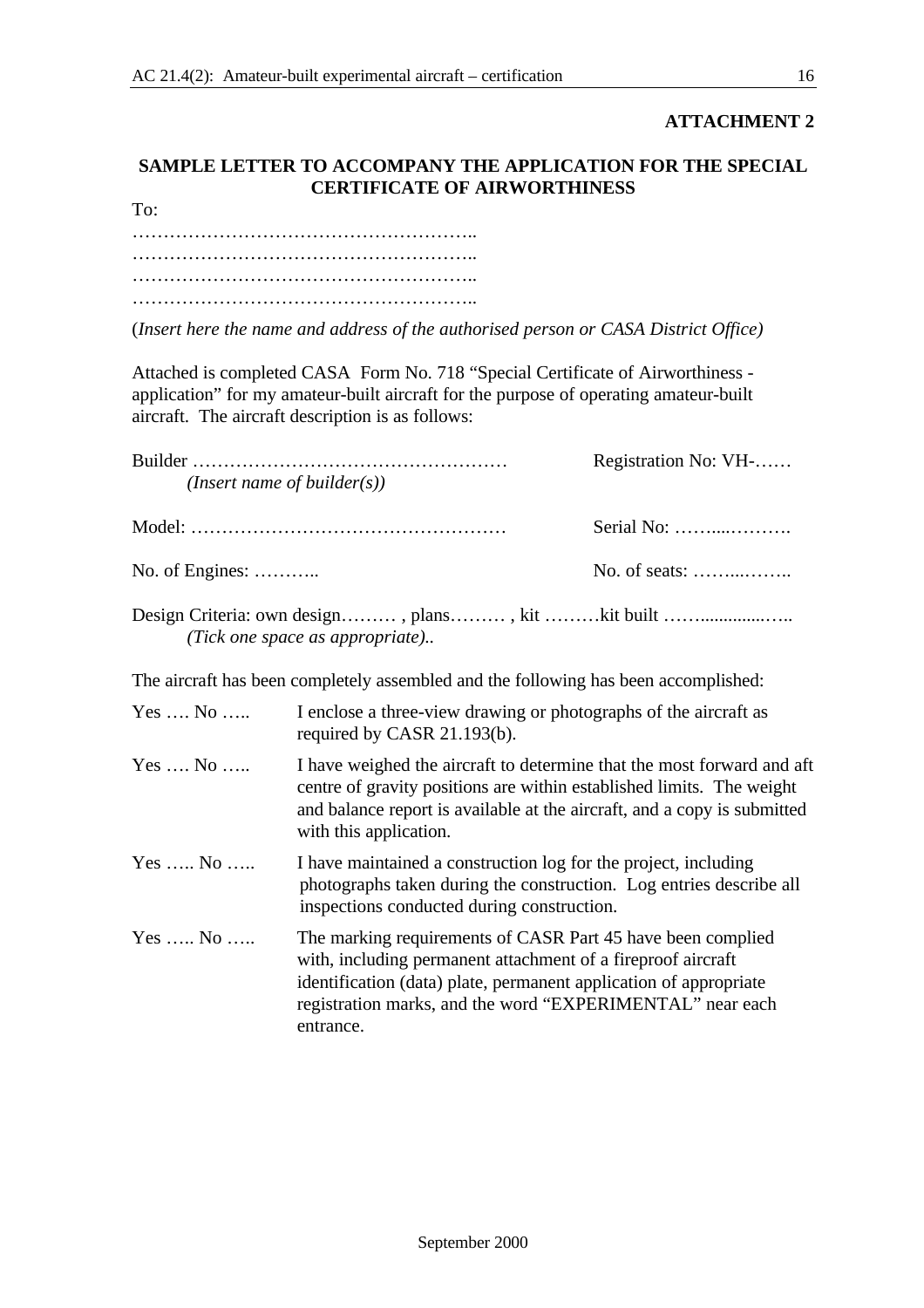Yes …..No ….. The following placard has been displayed in the cockpit in full view of all occupants (not required for single-place aircraft):

#### WARNING THIS AIRCRAFT IS NOT REQUIRED TO COMPLY WITH THE SAFETY REGULATIONS FOR STANDARD AIRCRAFT. YOU FLY IN THIS AIRCRAFT AT YOUR OWN RISK.

The aircraft will be available for inspection at this location, and directions are as follows:

……………………………………………………………................................................… ……………………………………………………………...............................................…. ……………………………………………………………...............................................…. ………………………………………………...............................................………………. (*Insert here the address where the aircraft may be inspected, and any necessary directions to get there.)*

I request that the initial operating limitations be issued to permit me to operate the aircraft within the following geographical area for flight test:

……………………………………………………………………………………………… ……………………………………………………………………………………………… ……………………………………………………………………………………………… My after hours telephone number is: ……………………………….. My business hours telephone number is ………………………………..

…………………………….. Signature (owner/builder)

…………………

Date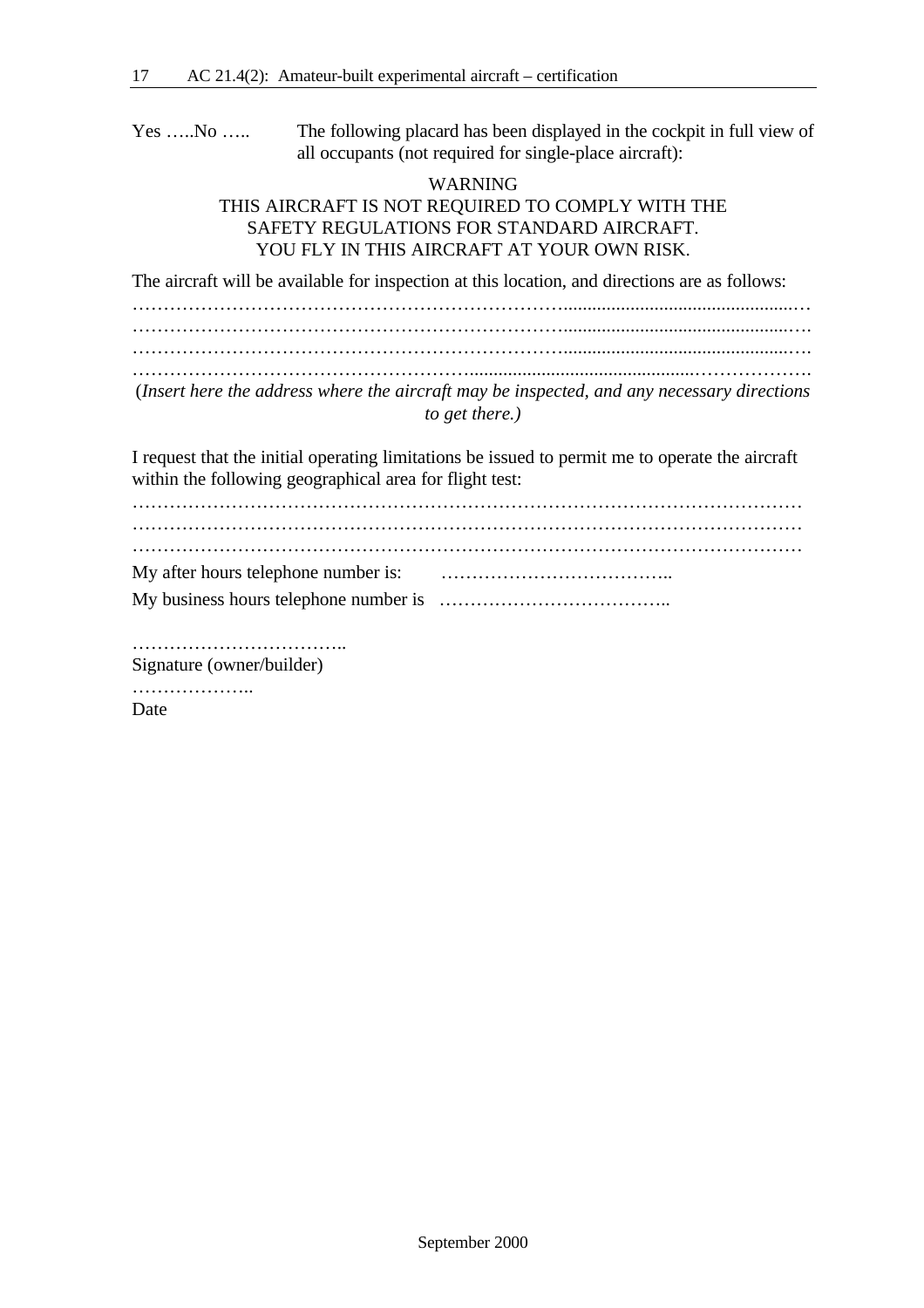#### **ATTACHMENT 3**

#### SAMPLE LIST OF OPERATING LIMITATIONS

#### **THESE OPERATING LIMITATIONS SHALL BE ACCESSIBLE TO THE PILOT EXPERIMENTAL OPERATING LIMITATIONS OPERATING AMATEUR-BUILT AIRCRAFT**

Registration No. VH-……. Serial No. …………..

Make ……………………………….. Model ……………………………

Phase I. Initial Flight Test in Restricted Area:

- 1. No person may operate this aircraft for other than the purpose of operating amateur-built aircraft to accomplish the operation and flight test outline in the applicant's letter dated …………….. in accordance with CASR 21.193(3). Pilots engaged in Phase I and II amateur-built operations are not exempt from compliance with relevant CARs and CAOs.
- 2. The initial ………… hours of flight shall be conducted within the geographical area described as follows:

……………………………………………………………………………………………. ……………………………………………………………………………………………. ……………………………………………………………………………………………. …………………………………………………………………………………………….

- 3. Except for takeoffs and landings, no person may operate this aircraft over densely populated areas or in congested airways.
- 4. This aircraft is approved for day VFR operation only.
- 5. Unless prohibited by design, acrobatics are permitted in the assigned flight test area. All acrobatics are to be conducted under the provisions of CAR 155.
- 6. No person may be carried in this aircraft during flight unless that person is required for the purpose of the flight.
- 7. The authorised person or cognisant CASA District Office must be notified and the response received in writing prior to flying this aircraft after incorporating a major change as defined by CASR 21.93.
- 8. The operator of this aircraft should notify the control tower of the experimental nature of this aircraft when operating into or out of airports with operating control towers.
- 9. The pilot-in-command of this aircraft must, as applicable, hold an appropriate category/class rating, have an aircraft type rating, have a flight instructor's logbook endorsement or possess a "Letter of Authorisation" issued by an authorised person or CASA.
- 10. This aircraft does not meet the requirements of the applicable, comprehensive, and detailed airworthiness code as provided by Annex 8 to the Convention on International Civil Aviation.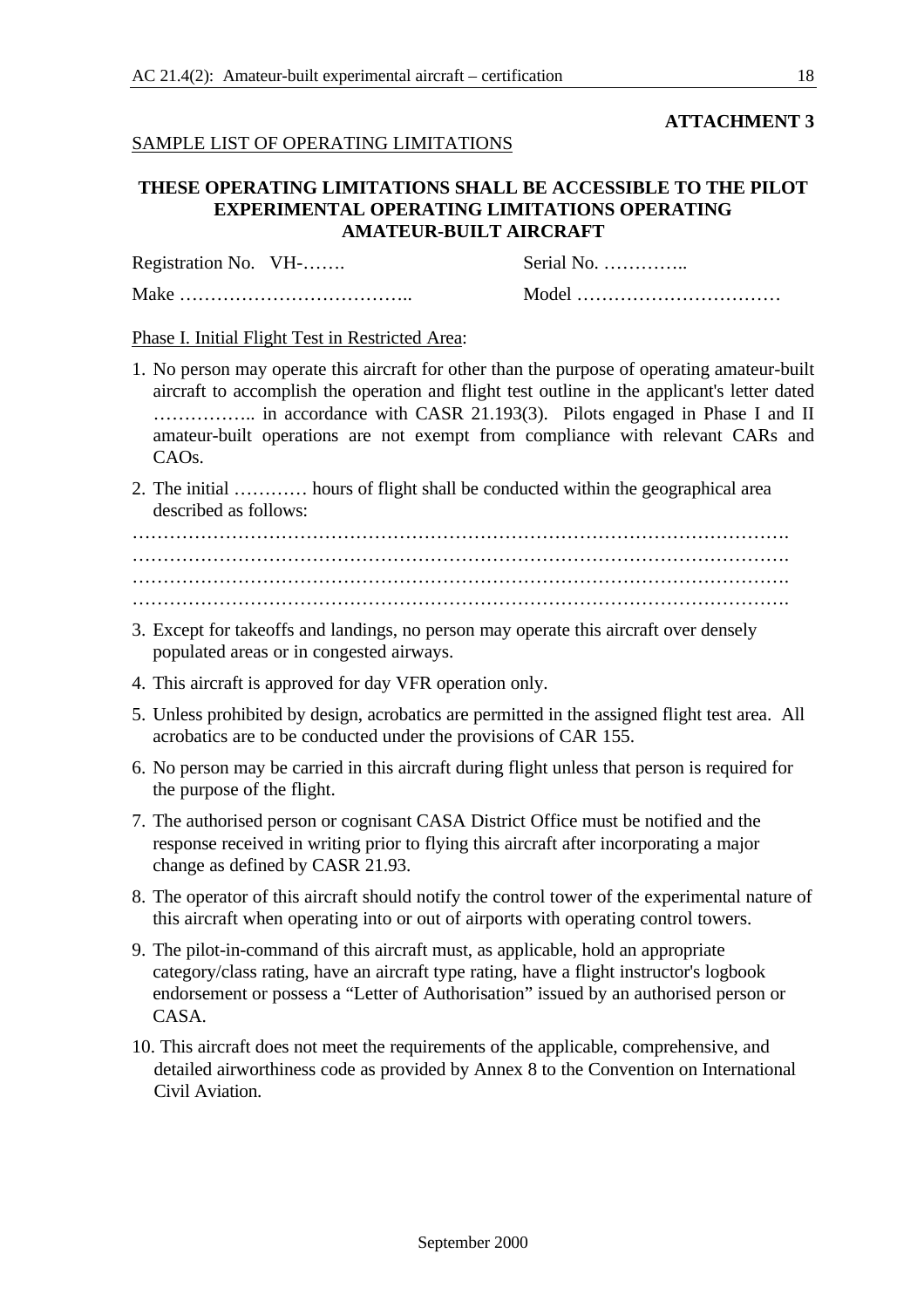#### Phase II:

Following satisfactory completion of the required number of flight hours in the flight test area, the pilot shall certify in the logbook that the aircraft has been shown to satisfy the requirements of CAR 262(AP). This shall be recorded in the aircraft logbook with the following or similarly worded statement:

*"I certify that the prescribed flight test hours have been completed and the aircraft is controllable throughout its range of speeds and throughout all manoeuvres to be executed, has no hazardous operating characteristics or design features, and is safe for operation."*

The Following Limitations Apply Outside of Flight Test Area:

- 1. Limitations 1, 3, 7, 9, and 10 from Phase I are applicable.
- 2. This aircraft is approved for day VFR only, unless equipped for night VFR and/or IFR in accordance with relevant CARs and CAOs.
- 3. This aircraft shall contain the placards, markings, etc., required by CAR 1998, Part III.
- 4. This aircraft is prohibited from acrobatic flight, unless such flights were satisfactorily accomplished and recorded in the aircraft logbook during the flight test period.
- 5. No person may operate this aircraft for carrying persons or property for compensation or hire.
- 6. The person operating this aircraft shall advise each person carried of the experimental nature of this aircraft.
- 7. This aircraft shall not be operated for glider towing or parachute jumping operations, unless so equipped and authorised.
- 8. No person shall operate this aircraft unless within the preceding 12 calendar months it has had a condition inspection performed in accordance with the conditions entered on the special airworthiness certificate, and has been found to be in a condition for safe operation. In addition, this inspection shall be recorded in accordance with limitation 10 listed below.
- 9. The builder of this aircraft, if holding a Maintenance Authority issued by CASA for the particular aircraft, or a LAME may perform condition inspections in accordance with the conditions entered on the special airworthiness certificate.
- 10. Condition inspections shall be recorded in the aircraft maintenance records showing the following or a similarly worded statement: